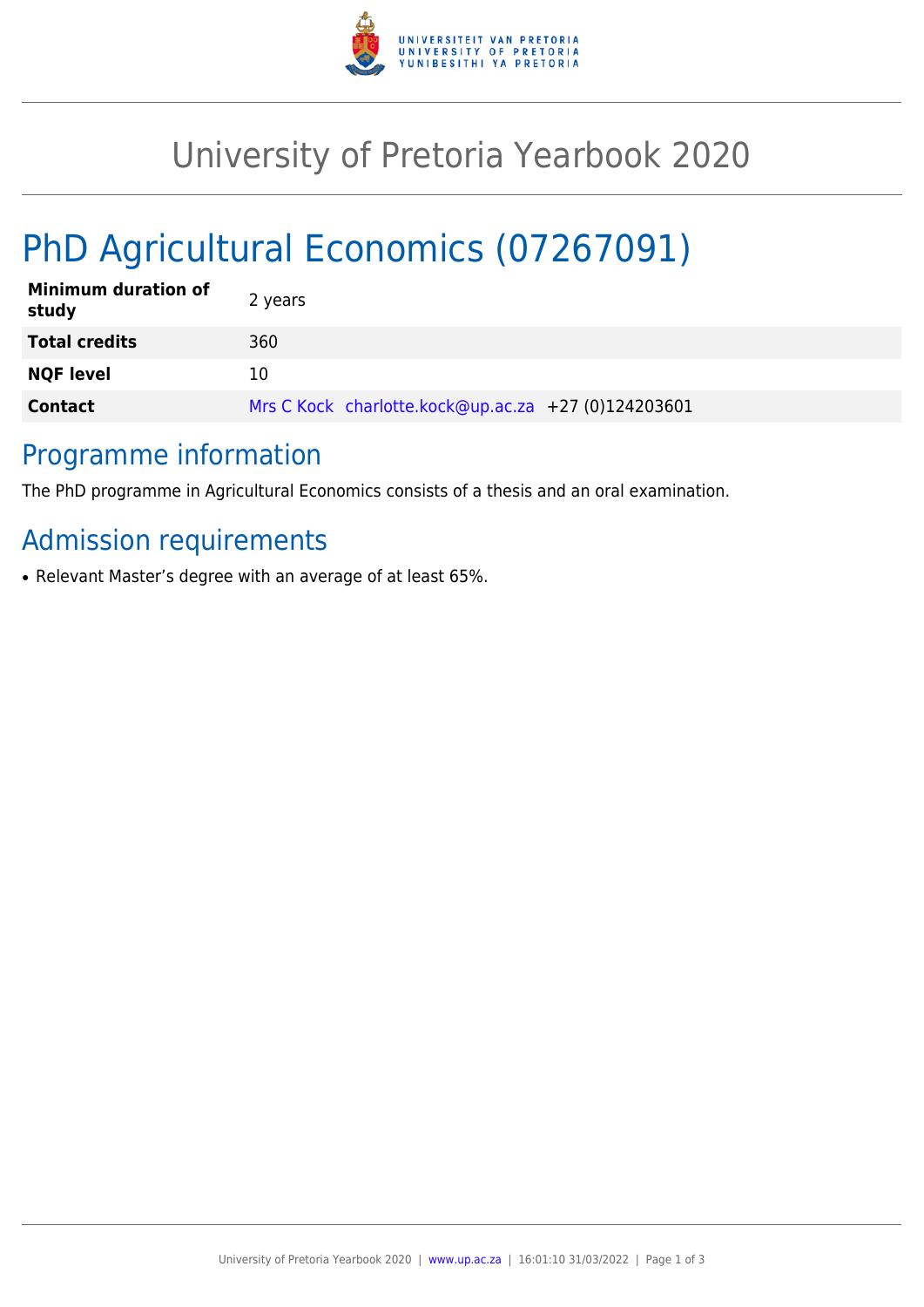

## Curriculum: Year 1

**Minimum credits: 360**

#### **Core modules**

#### **Thesis: Agricultural economics 990 (LEK 990)**

| <b>Module credits</b>         | 360.00                                            |
|-------------------------------|---------------------------------------------------|
| <b>Prerequisites</b>          | No prerequisites.                                 |
| Language of tuition           | Module is presented in English                    |
| <b>Department</b>             | Agricultural Economics Extension and Rural Develo |
| <b>Period of presentation</b> | Year                                              |